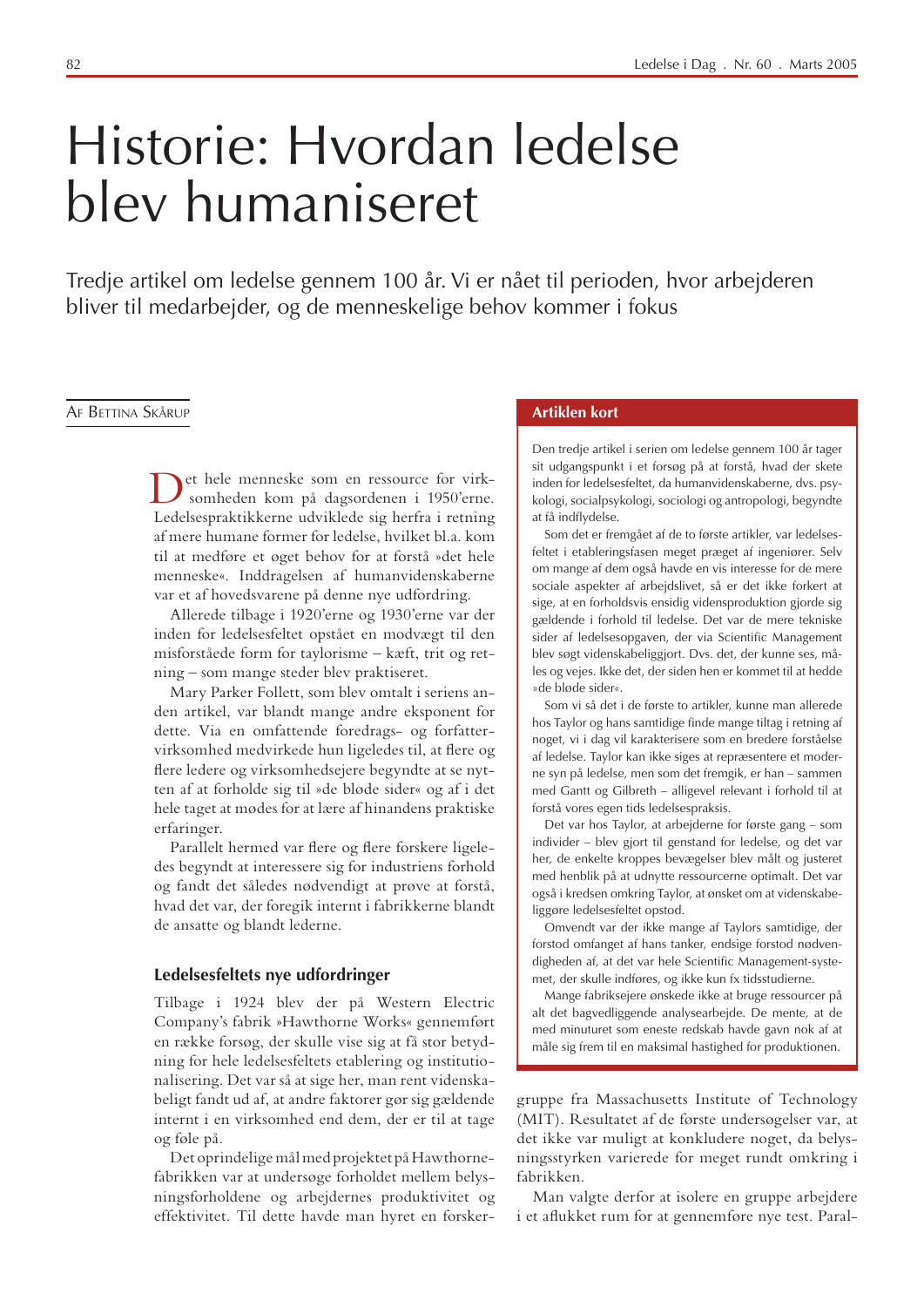lelt hermed etablerede man også en kontrolgruppe.

Resultatet var denne gang heller ikke til at tyde, da det skulle vise sig, at produktiviteten steg og faldt uafhængigt af lysstyrken. Man iværksatte derefter en del forskellige forsøg for at finde frem til, om et nyt lønsystem ville gøre en forskel, om længere eller kortere pauser ville påvirke, og om det gjorde en forskel, at man serverede frokost og forfriskninger for de ansatte

Løbende forsøgte man at måle resultaterne, men igen med den frustrerende erfaring, at produktiviteten ikke steg eller faldt i relation til de tiltag, man indførte. Der var ikke nogen umiddelbar klar og målbar sammenhæng, og man besluttede sig derfor for at invitere andre forskere med i undersøgelsen,

»Hvis bare arbejderne fik mulighed for at »få luft« for deres problemer, ville de få det meget bedre«

bl.a. nogle med en humanvidenskabelig baggrund.

En af dem, C.E. Turner, foreslog, at årsagen til, at produktiviteten var gået op, fx måtte skyldes, at arbejderne i pauserne fik mulighed for at indgå i sociale relationer med hinanden. Ligeledes måtte det have betydning, at de instruktører, der vejledte arbejderne i testrummet, havde en langt mindre autoritær ledelsesstil end fabrikkens værkførere.

En anden forsker, Elton Mayo, fortsatte arbejdet og gennemførte i 1929 nogle interviews med en række arbejdere og konkluderede, at hvis bare arbejderne fik mulighed for at »få luft« for deres problemer, ville de få det meget bedre. Rækken af interviews lærte ham også, at arbejdernes almindelige brok over forholdene ofte kunne have rod i forhold fra privatsfæren, hvorfor han anbefalede, at arbejdsledere fremover burde oplæres i at lytte bedre, så de blev bedre i stand til at vurdere, hvad arbejderne egentlig sagde, hvis de beklagede sig.

#### Lederne bestemmer ikke alene

En tredje forsker, W.L. Warner, der var uddannet antropolog, blev også involveret i undersøgelserne på Hawthorne-fabrikken. Hans mål var at undersøge, hvorfor bestemte arbejdsgrupper i produktionen var mere effektive end andre.

Man gennemførte forskellige observationer af arbejderne og fandt bl.a. ud af, at der internt blandt arbejderne kunne spores nogle såkaldte uformelle strukturer, der for alle medlemmerne i en gruppe

kunne virke stærkt adfærdsregulerende. Man fandt ud af, at der i selve produktionen fandtes andre styrende faktorer - såkaldte uformelle ledere - der ofte kunne have større magt end en leder. Det var selvsagt en noget truende indsigt.

Det, man blev opmærksom på, var meget kort fortalt: Gruppen. Man blev klar over, at en gruppes normer kan virke adfærdsregulerende i forhold til den enkeltes behov for at opnå social anerkendelse og gensidig accept. Ønsket om at høre til i en gruppe viste sig langt stærkere end ventet. Det blev således klart, at der ud over de fysiske behov også kan findes sociale og psykologiske behov, som arbejderne ved egen kraft søger at få dækket.

Såvel forskere som ledere måtte nu til at forholde sig til, at der i produktionen fandtes kliker, der satte normer for, hvor hurtigt der skulle arbejdes. Arbejderne opførte sig ikke blot, som man planlagde, at de skulle, og andre typer af »logikker« gjorde sig gældende i grupperne, end det umiddelbart var muligt at forstå.

Nogle af de erkendelser, man gjorde sig via disse studier, var bl.a., at virksomhederne skulle forstås som sociale systemer og de ansatte som »hele mennesker«. Lederne måtte til at lære at forstå arbejderne bedre og lære at lytte til dem, da det netop viste sig at have en stor indflydelse på produktiviteten.

Før vi bevæger os videre i analyserne, er det vigtigt lige at nævne, at en af konklusionerne på de mange års studier også blev, at det grundlæggende set har en positiv indflydelse på produktiviteten, hvis man, som det var tilfældet, giver arbejderne særlig opmærksomhed og udviser interesse og forståelse for deres situation - det, der siden hen er blevet kaldt for Hawthorne-effekten.

#### Motivation og sociale behov

Humanvidenskabernes indtog på den ledelsesmæssige scene åbnede således blikket for en hel række nye udfordringer.

Mange af dem har man givetvis også kendt til tidligere, men det særlige for perioden fra 1920-30'erne og frem er, at de mange udfordringer gøres til genstand for videnskabelige undersøgelser. Der blev sat særligt fokus på netop de forhold, som man inden for »ingeniørkunsten« ikke tidligere havde ment, at det var muligt at finde regler for. Det gælder fx motivation, sociale behov, sociale relationers betydning, gruppepres og gruppedynamik, betydningen af uformelle ledere og betydningen af ledelsesstilen.

I forhold til den praktiske ledelseskunst skete der ikke de store revolutioner lige med det samme, men selve det, at »den menneskelige faktor« blev sat på dagsordenen, gjorde, at man blev opmærksom på, at der er mere og andet på spil, end det umiddelbart er til at se, måle og veje.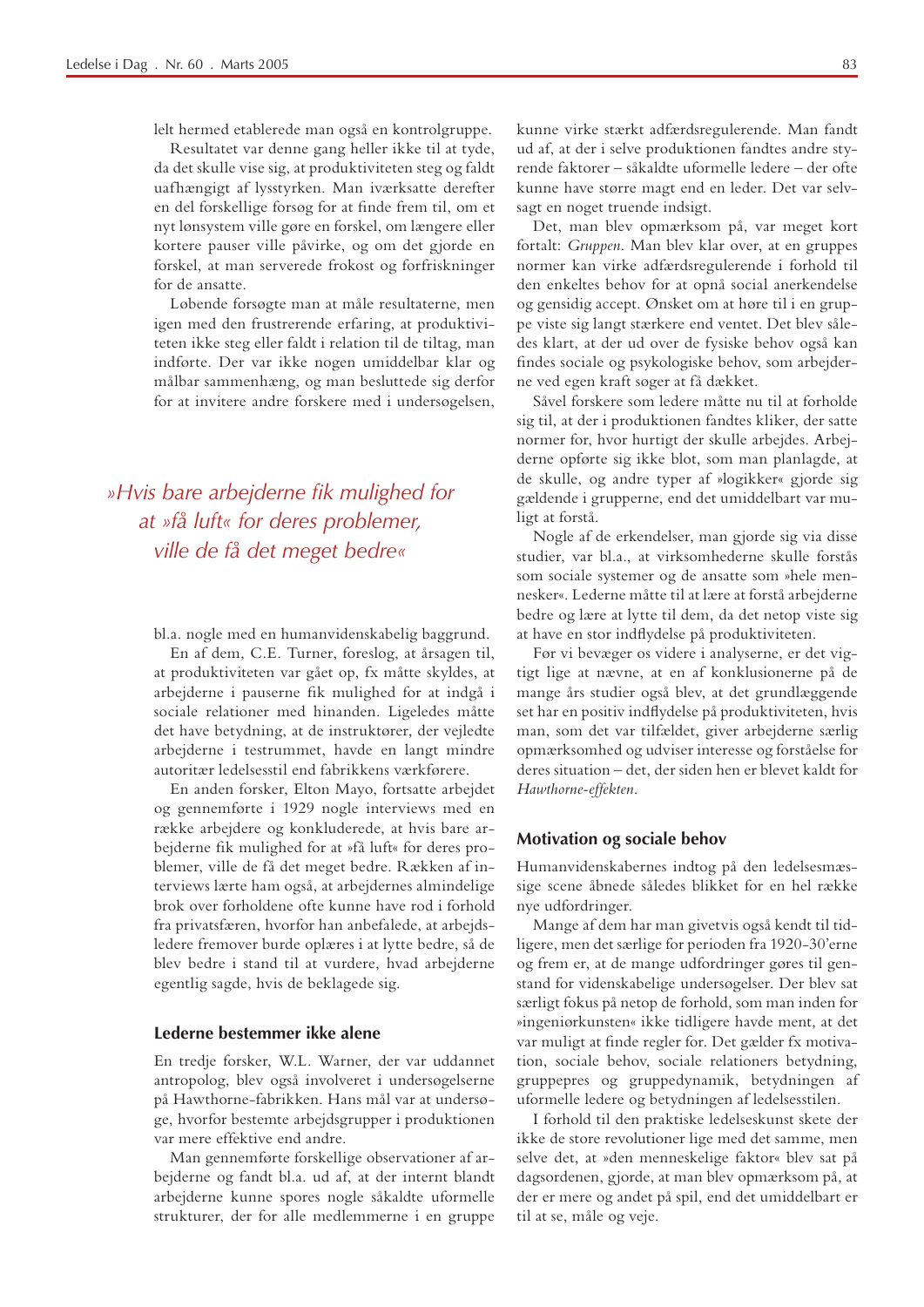Ledelsesfeltet inspirerede i denne periode mange forskere på universiteterne til at gennemføre undersøgelser af industriens forhold, og i mange lande fulgte der også statslige bevillinger med.

Ligeledes skete der det, at industrien lod sig inspirere af diverse humanvidenskabelige studier, også selv om de ikke var gennemført med henblik på at forstå forholdene blandt arbejderne i industrien.

#### **Maslows behovspyramide**

Det var fx tilfældet med Abraham Maslows (1908-1970) behovspyramide, der fortsat i dag anvendes flittigt inden for ledelsesfeltet. Teorien blev oprindelig udviklet i forlængelse af Maslows kliniske undersøgelser af mennesker med svære neuroser og var ikke tænkt anvendt i forhold til at forstå og lede arbeidere i industrien.

Maslow selv fandt ikke, at denne overførsel fra et videns- og praksisfelt til et andet var korrekt<sup>1</sup>. Ikke desto mindre har den haft stor indflydelse.

Maslow systematiserede menneskets forskellige behov i en behovspyramide, som samtidig også repræsenterer en udviklingspsykologisk teori. Nederst i pyramiden findes det fysiske behovsniveau (behov for mad, væske og varme), dernæst behovet for tryghed. På det tredje trin findes behovet for social anerkendelse og følelsen af at høre til et sted. På fjerde trin finder man de psykologisk-egoistiske behov, der drejer sig om den enkeltes værd og uafhængighed samt behovet for at klare sig tilfredsstillende. Endelig finder man på pyramidens top det menneskelige behov for vedvarende selvudvikling og for kreativitet samt behovet for at realisere sig selv.

Ifølge Maslow har mennesket en naturlig drivkraft mod toppen, men først når ét behovsniveau er opfyldt, vil det søge at opfylde behovene på det næste trin. Hvis det hæmmes i sin stræben efter at få tilfredsstillet de respektive behov, vil det i udgangspunktet sunde og normale individ frustreres og ligefrem kunne reagere med psykosomatiske symptomer. Jo højere behovsniveau dette sker på, desto stærkere kan symptomerne være<sup>2</sup>.

Når Maslows behovspyramide her er relevant at nævne, skyldes det, dels at den som nævnt fortsat anvendes flittigt, dels at den er et godt eksempel på, hvordan givne forestillinger om den menneskelige udvikling får stor betydning for, hvordan man på virksomhederne vælger at lede de ansatte.

#### De menneskelige ressourcer

En af de forskere, der lænede sig op ad Maslows teorier, var den amerikanske psykologiprofessor Douglas McGregor (1906-1964).

McGregor er i dag fortsat kendt inden for ledelses-

feltet, da han står fadder til det, han selv kaldte for »Teori X« og »Teori Y«.

De handler meget kort fortalt om, at en leders holdning til og forståelse af arbejderne har altafgørende indflydelse på, hvordan han eller hun i praksis leder. Han kritiserede især sin egen samtids ledere for overvejende at anse arbejderne som dovne og uansvarlige (Teori X). Han påpegede, at man som virksomhed så at sige ligger, som man har redt, hvis det er den holdning, der er gældende blandt lederne.

Leder man ud fra den overbevisning, at arbejderne først og fremmest ikke ønsker at gå på arbejde, og at de derfor ikke kan ledes på andre måder end via overvågning og kontrol, så bliver det også sådan, arbejderne opfører sig, når de er på arbejde.

McGregors påstand var, at man med en sådan holdning havde misforstået menneskets og dermed arbejdernes sande natur. I forlængelse af mange af de human- og socialvidenskabelige, empiriske undersøgelser, der var blevet gennemført, foreslog McGregor derfor en anden tilgang til de ansatte (Teori Y), som han sagde ville give sikkerhed for, at »Under de rette omstændigheder kan uanede mængder af kreativ, menneskelig energi gøres tilgængelig for organisationen« $3$ .

Teori Y bliver af McGregor beskrevet i de fire følgende punkter:

- 1. Ledelsen er ansvarlig for at organisere de produktionselementer, der skal til for at opnå økonomisk gevinst, nemlig penge, materialer, udstyr og mennesker
- 2. Det er ikke en naturlig tilstand for mennesker at være passive og modvillige over for organisatoriske behov. Den tilstand er fremkommet som følge af erfaring med organisationer.
- 3. Motivationen, den potentielle udvikling, evnen til at påtage sig ansvar samt en parathed til at rette sit virke mod opfyldelsen af organisationens mål er alle til stede i mennesket. Det er ikke noget, ledelsen lægger i folk. Det er en del af ledelsens ansvar at gøre det muligt for folk at erkende og selv udvikle disse menneskelige egenskaber.
- 4. Ledelsens vigtigste opgave er at indrette forholdene i organisationen, således at folk bedst kan nå deres egne mål ved at rette deres virke mod organisationens mål<sup>4</sup>.

4. Op.cit. p. 15.

<sup>1.</sup> Jf. Wren, D.: The Evolution of Management Thought, 4. udg., New York 1994, p. 371.

<sup>2.</sup> Maslow, A.: »A Theory of Human Motivation« i Psychology Review 50, pp. 370-96, 1943.

<sup>3.</sup> McGregor, D.: »The Human Side of Enterprise«, p. 4 i Bennis, Warren G. og Schein, E.H.: »Leadership and Motivation - Essays of Douglas McGregor«, MIT Press 1966. Dette essay var oprindeligt fra 1957.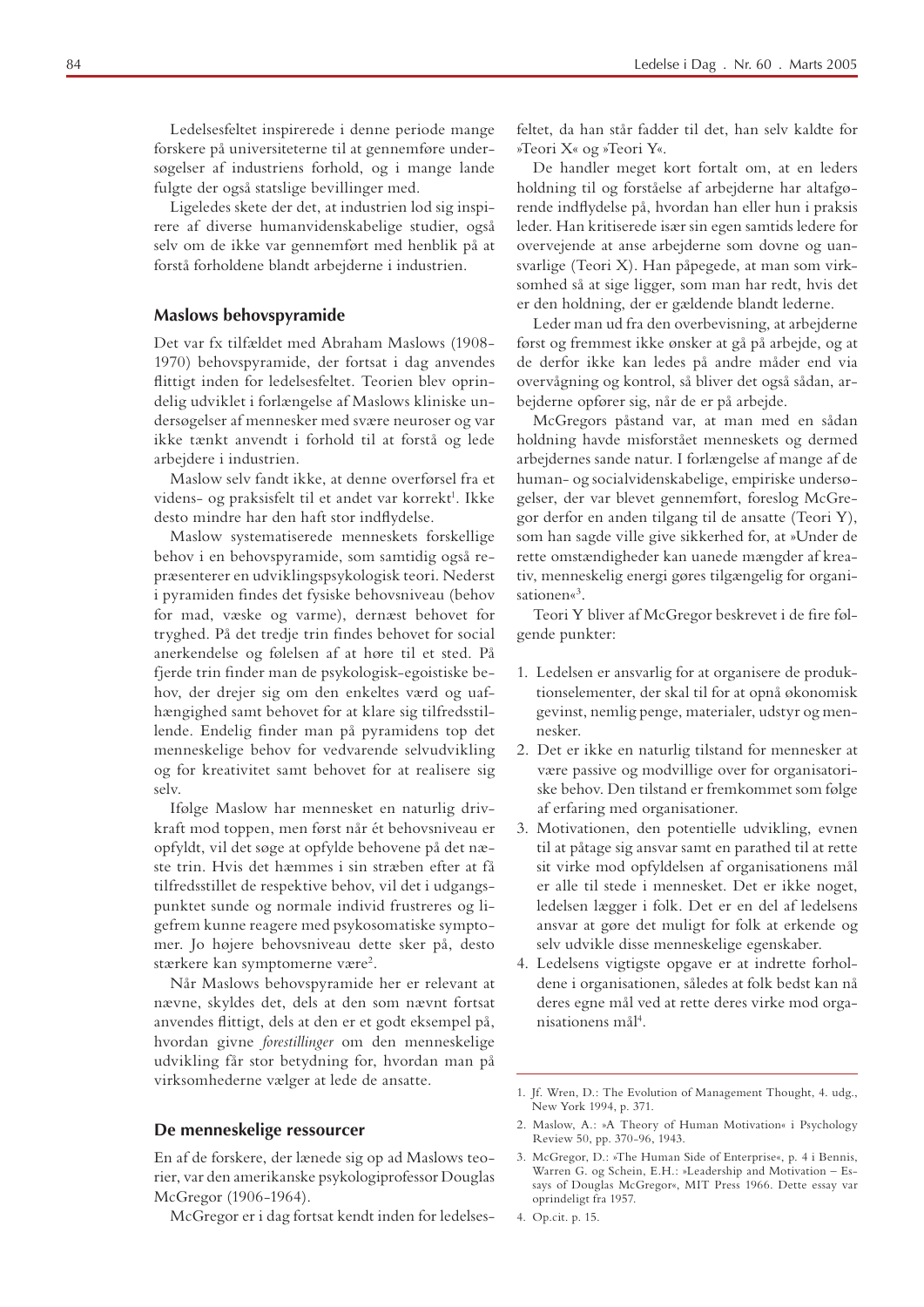

# Ledernes Summer School 2005

Ledernes Summer School 2005 er et tilbud om kompetenceudvikling ud over det sædvanlige. Det intensive og unikke træningsprogram omfatter fire selvstændige kurser, der kombinerer faglige, ledelsesmæssige og sproglige færdigheder. Kurserne retter sig mod chefer med indflydelse på virksomhedens strategiske og taktiske udvikling.

## **Essentials of Management**

Kurset giver en introduktion til management og til de kernekompetencer, der kendetegner den effektive manager. Formålet med kurset er først og fremmest at styrke deltagernes forståelse af rollen som manager.

Sekundært giver kurset en bred indsigt i business begrebet. Kurset sætter deltagerne i stand til at fungere som den effektive personale- og ressourceleder og styrker kompetencen til at bidrage effektivt til organisationens udvikling gennem en komplet forståelse af lederens opgaver, metoder og ansvar.

Kursets deltagere vil typisk være den relativt nyudnævnte chef.

### **Total Strategy**

Kurset giver en grundig ajourføring af faserne i virksomhedens strategiske udviklingsarbejde mod fokus på chefens rolle. Kursets formål er at udvikle deltagernes forretningsmæssige forståelse og ledelseskompetence, så de med større sikkerhed kan bidrage til virksomhedens strategiske udvikling i et stadigt mere dynamisk, turbulent og internationalt forretningsmiljø.

Aktiv deltagelse er et meget karakteristisk træk ved programmet. Deltagerne ansættes i små grupper á 4-5 "kolleger" som ledelsesteam i fem konkurrerende virksomheder, og disse teams skal i løbet af kurset udarbejde en strategisk plan for virksomhedens fremtid.

Kurset henvender sig primært til privatansatte chefer, som deltager i og har indflydelse på virksomhedens strategiske udvikling.

## **Leadership Programme**

Kurset styrker deltagernes evne til at lede individer, teams eller blot grupper af mennesker i såvel den private som offentlige sektor. Formålet med kurset er at skærpe deltagernes opmærksomhed på egne lederskabsevner og ledelsespræferencer.

Formålet er endvidere, at deltagerne gennem en bedre forståelse af den forretningsmæssige kontekst udvikler evner til og tro på bedre ledelse. Kursets temaer læres gennem en bred vifte af metoder, hvor hovedvægten er lagt på de praktiske løsninger frem for akademiske eller teoretiske ledelsesmodeller.

Den typiske deltager er chef eller direktør med mindst 3-4 års erfaring og som til daglig har ansvar for at lede andre mennesker.

# **Business English Language Programme**

Kurset er grundlæggende 5 dages intensiv træning i engelsk forretningssprog. Det giver deltagerne sproglig sikkerhed på udvalgte forretningsrelaterede emner, og det giver kendskab til forretningslivets og det sociale livs takt og tone i en kultur, der adskiller sig fra den danske.

Kursets formål er at tilføre deltagerne både kommunikative og kulturelle kompetencer og desuden kendskab til business practices i amerikansk og engelsk forretningskultur. Det giver deltagerne en større personlig gennemslagskraft i ledelsesopgaver, hvor det engelske sprog anvendes.

Undervisningen foregår i grupper á 3-6 personer. Der er også mulighed for at få eneundervisning.

Ledernes Summer School holdes på Henley Management College 14.-19. august 2005 i Henley-on-Thames, 45 miles vest for London. Detaljeret program for kurserne kan fås ved henvendelse til kursuskoordinator Irene A. Hansen på tlf. 32833421 eller iah@lederne.dk

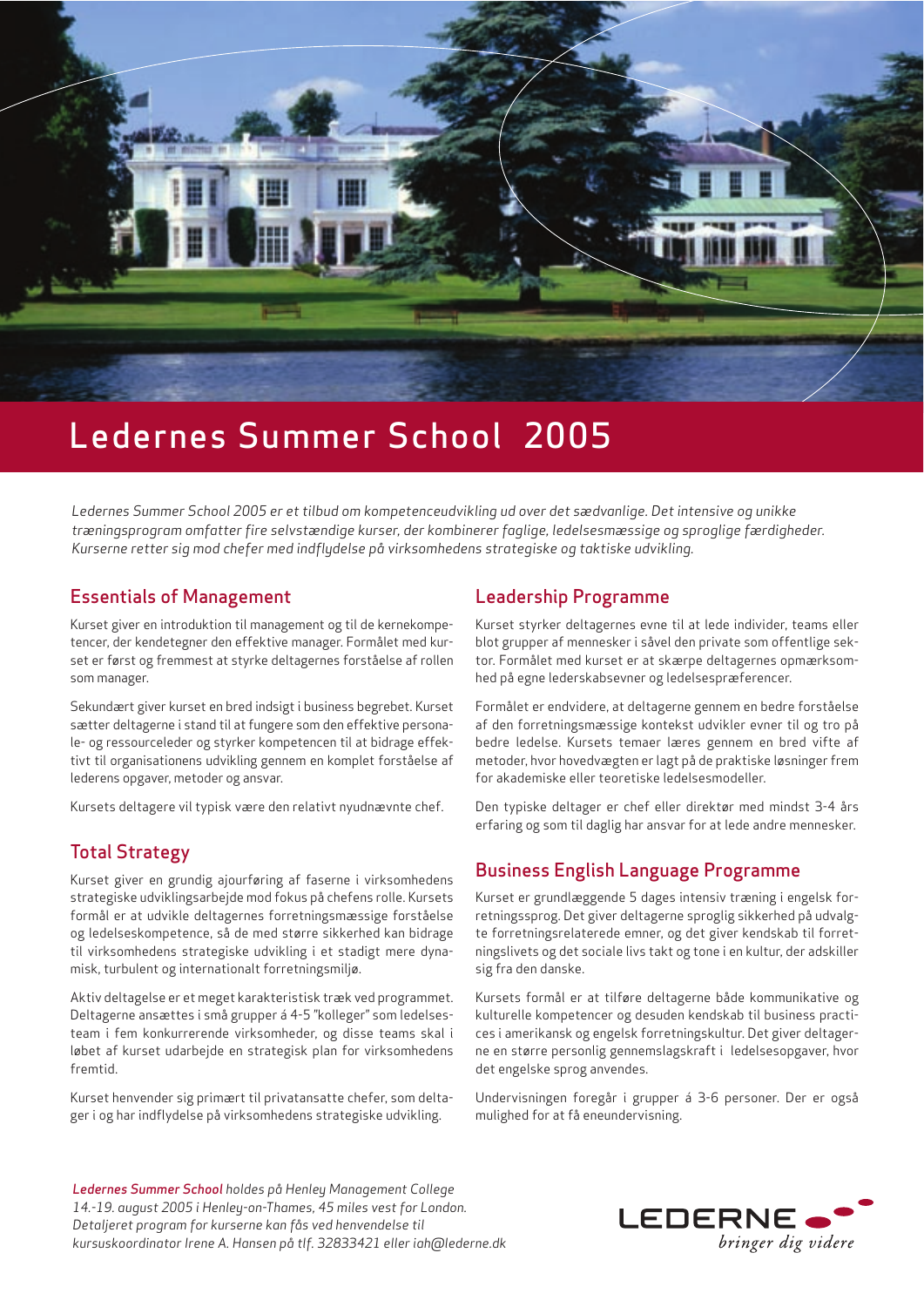McGregors teorier er fra sidst i 1950'erne, og en af hans pointer er også, at mennesket på dette tidspunkt i historien så at sige er nået højere op i den maslowske behovspyramide. Det er ikke længere de helt basale behov, der skal opfyldes, hvorfor der nu må nye ledelsesmetoder til.

#### Fritidsinteresserne som kilde

Hvad McGregor er mindre kendt for i dag, er, at han på sin vis også kan siges at være anledning til, at vi i dag med den største selvfølgelighed udveksler erfaringer om, hvordan man bedst muligt kan skaffe sig adgang til de mange uudnyttede menneskelige ressourcer, der findes i virksomhederne.

McGregor var, som det er fremgået, forskningsmæssigt interesseret i det, han kaldte for »De Menneskelige Faktorer i Virksomhedsdriften«<sup>5</sup>, dvs. i spørgsmålet om, hvordan de menneskelige faktorer har indflydelse på arbejdslivet og ledelsesopgaven. Et af de spørgsmål, der i lang tid trickede ham, var, at det så ud til, at de mennesker, der til daglig befandt sig på arbejdspladser, hvor »kæft, trit og retning« og overvågning og kontrol var gældende, i deres fritid fint kunne finde ud af at tage ansvar, engagere sig i opgaver samt havde ambitioner og ønsker ud over deres nuværende situation.

# »Motivation bliver ... et meget centralt tema inden for ledelsesfeltet«

McGregor ønskede at forstå, hvordan det kunne være, at disse mennesker uden problemer eller ordrer fra andre frivilligt kunne aktivere sig selv. Han ønskede at få adgang til den spontane energiudfoldelse - de menneskelige ressourcer - der kunne spores, når arbejderne af sig selv engagerede sig i fx hobbyer, religiøst, humanitært eller politisk arbejde. I forhold til virksomhederne ønskede han at åbne mulighed for, at arbejderne skulle kunne gives et arbejde, så de med samme energi, som det var tilfældet med deres fritidsaktiviteter, ville kunne engagere sig og tage ansvar.

Den behovstilfredsstillelse, der lå i at deltage i disse aktiviteter, ville ifølge McGregor også kunne lade sig gøre internt i virksomhederne, hvis blot man organiserede virksomhederne derefter. Og selve det faktum, at mange opfattede det som en »straf« at gå på arbejde, kunne og skulle transformeres til en »lyst« - så det så at sige ville blive lysten, der drev værket<sup>6</sup>. Motivation bliver i forlængelse heraf et meget centralt tema inden for ledelsesfeltet.

Uden at Maslow og McGregor skal have hele ansvaret for, at det er den vej, udviklingen er gået, kan man sige, at man herfra måtte til at finde metoder, der kunne frigøre den energi, der kunne spores i arbejdernes aktive stræben efter at få tilfredsstillet deres fysiske og psykiske og især sociale behov.

#### Ledelse er at organisere

I forlængelse af ovenstående citat - at »Ledelsens vigtigste opgave er at indrette forholdene i organisationen, således at folk bedst kan nå deres egne mål ved at rette deres virke mod organisationens mål«bliver der sat endnu en ny dagsorden inden for ledelsesfeltet.

Med reference til den franske idéhistoriker Michel Foucault (1926-1984) kommer ledelse til at handle om at kunne organisere det mulige handlerum<sup>7</sup>. For lederen bliver opgaven at strukturere virksomheden på en sådan måde, at de ansatte af sig selv stræber efter at få tilfredsstillet deres behov for at udvikle sig. Eller sagt mere direkte, så skal en leder kunne indrette sin virksomhed ud fra nogle normer, der sikrer, at de ansatte også ønsker at tage ansvar og udvikle sig, og at de ønsker at gøre dette inden for virksomhedens rammer og mål.

Som eksempel på, at man kan regulere adfærden via en ændring af organisationen, kan nævnes, at man mange steder fx indførte såkaldte feedback-systemer for at imødegå den efterhånden hårde kritik af den umyndiggørende overvågning og kontrol. Systemerne kunne fx virke sådan, at det blev arbejderne eller grupperne selv, der løbende automatisk fik at vide, om de lå på det forventede produktivitetsniveau, og ikke noget, den overordnede kom og fortalte dem.

De blev selv ansvarlige for at være på det ønskede niveau og selv ansvarlige for at arbejde hurtigere, hvis ikke de var på niveau:

»Feedback ville give den enkelte arbejder information, som arbejderen så kunne bruge til selv at holde øje med sin egen arbejdsindsats«8.

<sup>5.</sup> Jf. titlen på en af hans artikler: »The Human Side of Enterprise«.

<sup>6.</sup> McGregor D.: »The Manager, Human Nature, and Human Science«, p. 211 i Bennis (et al.): »Leadership and Motivation -Essays of Douglas McGrgor«, MIT Press 1966.

<sup>7.</sup> Foucault, Michel: »The Subject and Power«, afterword to Dreyfus, H. and P. Rabinows: »Beyond Structuralism and Hermeneutics«, Harvester 1982, p. 221 - Foucault diskuterer i denne artikel ikke virksomhedsledelse, men ledelsespraksis i generel forstand

<sup>8.</sup> Waring, S.: »Taylorism Transformed - Scientific Management Theory since 1945«, The University of North Carolina Press 1991, p. 91.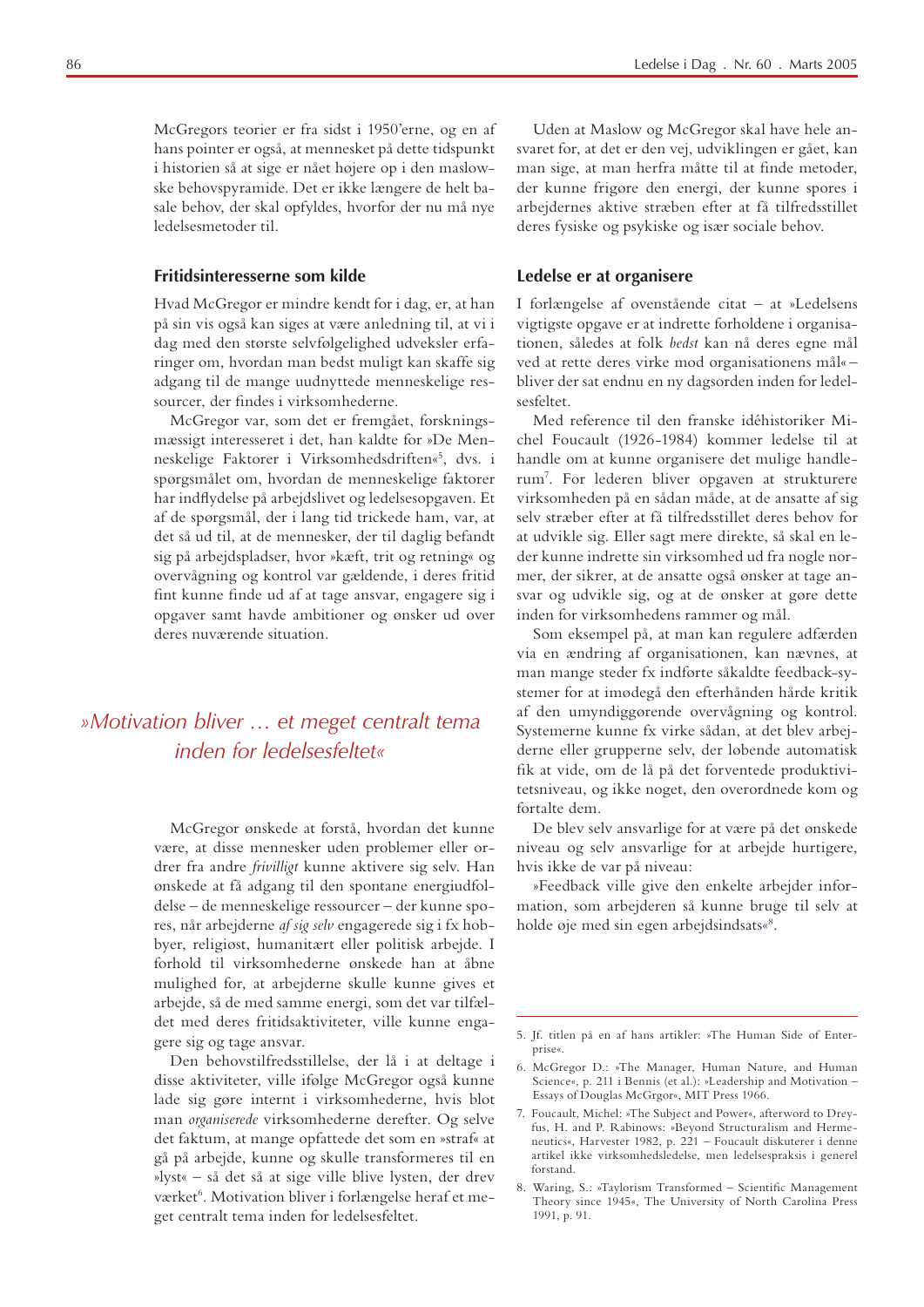#### Arbejderen bliver til en medarbejder

Om udviklingen i løbet af det 20. århundrede kan man overordnet sige, at der er sket en humanisering af ledelsesfeltet.

Humanvidenskaberne har fået større indflydelse på, hvordan en leder skal tænke og agere, og der er sket en markant ændring i måden, man leder de ansatte på. Den meget snævre ingeniørmæssige tankegang, som fx Taylor, Gantt og Gilbreth repræsenterede, blev udfordret og kritiseret, da Scientific Management i praksis oftest bar mere præg af pisken end af guleroden.

Humanvidenskabernes indflydelse kom til at betyde, at nye menneskesyn kom til at gøre sig gældende. Nye værdier og normer blev styrende for, hvordan såvel ledere som ansatte kunne opføre sig.

For at karakterisere udviklingen inden for ledelsesfeltet kan man sige, at man er gået fra en ydre styring, hvor det var den fysiske arbejdskraft og kroppen, der var genstand for ledelse, til en mere individuel vejledning og rådgivning af det enkelte individ. I stigende grad drejer ledelse sig om den enkelte, da det er her, de uudnyttede ressourcer i virksomheden ligger gemt.

Hvor arbejderen tidligere skulle stille sine fysiske ressourcer til rådighed for sin arbejdsgiver i den tid, han eller hun var der, så er det i dag de mentale eller psykiske ressourcer, der står til rådighed. I dag skal man som medarbejder netop være engageret og tage ansvar, jf. McGregors ønske om at skabe adgang til disse ressourcer. Det giver således mening at sige, at den klassiske arbejder i dag er blevet transformeret til en moderne forpligtet medarbejder.

#### Anerkendelse som ligeværdige

I takt med at der sker en løbende samfundsmæssig demokratiseringsproces op gennem det 20. århundrede, sker der også en anerkendelse af, at arbejderne har rettigheder og - som mennesker - skal betragtes som ligeværdige.

#### Læs i næste udgave af Ledelse i Dag

I næste og sidste artikel i serien skal vi se nærmere på, hvad der sker i forlængelse af, at ledelse - forstået som ledelse af mennesker – fra 1970'erne og frem for alvor kommer på dagsordenen i virksomhederne.

Det er i den periode, at mange ledelseskoncepter begynder at opstå. Disse koncepter formår alle at tænke »alle og enhver« ind i udviklingsplaner og strategier, dvs. hele organisationen, hver enkelt leder og samtlige medarbejdere.

Ledelse bliver herfra også en pædagogisk opgave, der handler om at udvikle medarbejderne - og sig selv som leder.

Jævnfør ledelsesretten er det fortsat arbejdsgiveren eller lederen, der har retten til at bestemme internt i virksomhederne. Men i forlængelse af bl.a. humanvidenskabernes fokus på »den menneskelige faktor« opnår arbejderne langsomt anerkendelse som ligeværdige mennesker med følelser, behov og præferencer.

I forhold til at forstå ledelsesfeltets udvikling er det vigtigt at pege på, at det først er, når arbejderen opnår anerkendelse som menneske, at man egentlig kan sige, at ledelsesfeltet reelt etableres. Pointen med det er ikke, at der først findes ledere, når arbejderne opnår anerkendelse som ligeværdige mennesker. Der fandtes naturligvis ledere før dette også. Men i

»Jo større fokus der er kommet på medarbeiderne som »hele mennesker«, desto større er kravet også blevet til en professionalisering af ledelseshvervet«

forhold til artiklens perspektiv er det først her, at ledelsesopgaven kommer til at handle om at lede og forstå mennesker. Først her bliver forholdet mellem leder og den, der bliver ledt, relationelt, dvs. først her står lederen og medarbejderen i et gensidigt forhold til hinanden. Først her bliver den klassiske arbejdsgiver til en moderne personaleleder - med de nye typer udfordringer, det fører med sig.

Man kan sige, at jo større fokus der er kommet på medarbejderne som »hele mennesker«, desto større er kravet også blevet til en professionalisering af ledelseshvervet. Dette krav har betydet, at ledelseskunsten er blevet transformeret til det. man kan kalde for social ingeniørkunst. Ledere kommer i stigende grad til at skulle kunne lede individuelle medarbejdere i grupper. Disse grupper forstås i stigende grad som sociale grupper, dvs. med egne normer, indre logikker og spilleregler - som ledere så skal kunne lære at analysere og forstå.

Som nævnt i første artikel er det et gennemgående tema i ledelsesfeltets udvikling, at ledelse handler om fire essentielle faktorer:

At undgå eller minimere spild. At skabe adgang til de endnu ikke udnyttede ressourcer. At undgå friktion i produktionsprocessen. Og at økonomisere med de menneskelige ressourcer.

I og med den stigende humanisering af ledelsesfeltet, som også kendetegner udviklingen, bliver det tydeligt, at ledelse især handler om at skabe adgang